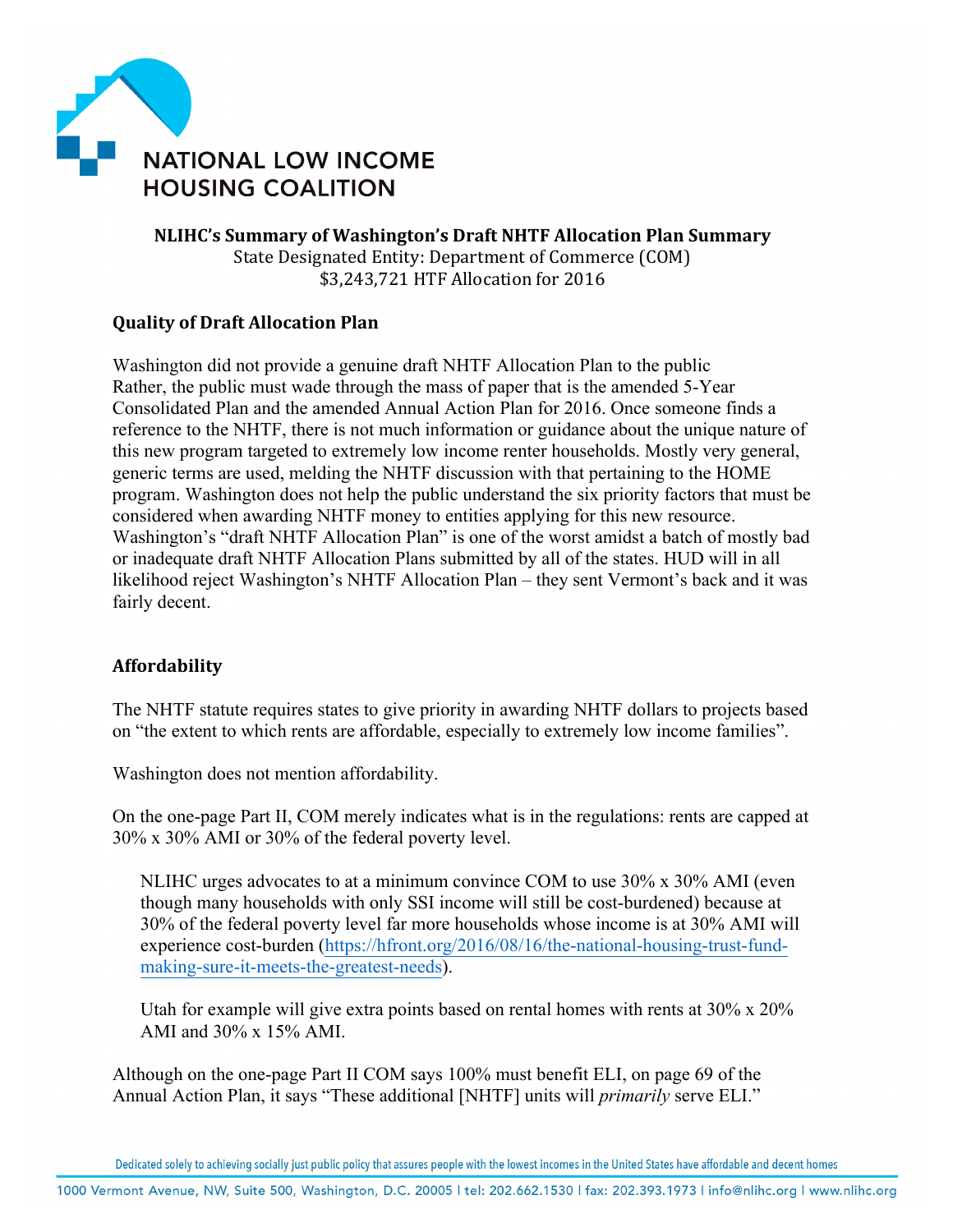## **Duration of Affordability**

The NHTF statute requires states to give priority in awarding NHTF dollars to projects based on "the extent of the duration for which rents will remain affordable".

Washington does not mention duration of affordability.

On the one-page Part II, COM merely indicates what is in the regulations: the minimum required NHTF affordability period is 30 years.

NLIHC: Some states give priority or award points to projects that will go beyond affordability. They range from Alabama and Arkansas that give extra points for going to 35 years, 40 years for Nebraska, 55 years for California, and permanently for Vermont.

## **Merit of Project**

The NHTF statute requires states to give priority in awarding NHTF dollars to projects based on "the merit of the project". The interim regulation gives examples of merit to be housing serving special needs populations, housing accessible to transit or employment opportunities, housing that has environmental features.

Washington does not give any clue that "merit" is to be considered.

On page 67 of the Annual Allocation Plan, COM does list six very general criteria and these are not even given relative weight. The six are soundness of concept, financial feasibility, long-term viability, organizational capacity, readiness to proceed, geographic distribution.

NLIHC: Of the six unweighted criteria COM lists, all but geographic distribution ought to be considered threshold criteria, although one subcomponent of soundness of concept target population and availability of appropriate services if applicable  $-$  could be of merit. Geographic distribution could have merit because it is defined as "equitable distribution to **rural** and other underserved areas."

Most states (if not all...although I've read them all, I still need to compile information) give priority or points for various meritorious considerations ranging from various categories of special needs populations, to green building techniques, to location near transit, to universal design, to Davis-Bacon wages.

## **Preference or Limits to Population Served**

This topic is closely related to or even overlaps with merit. The rule allows preference or limits.

Washington does not mention preferences or limits to certain populations.

NLIHC: Many states give preferences to various special needs populations such as homeless people, homeless veterans, people with mental health problems, etc. Indiana will only use for permanent supportive housing. Massachusetts will use with a pilot program for service-enriched housing.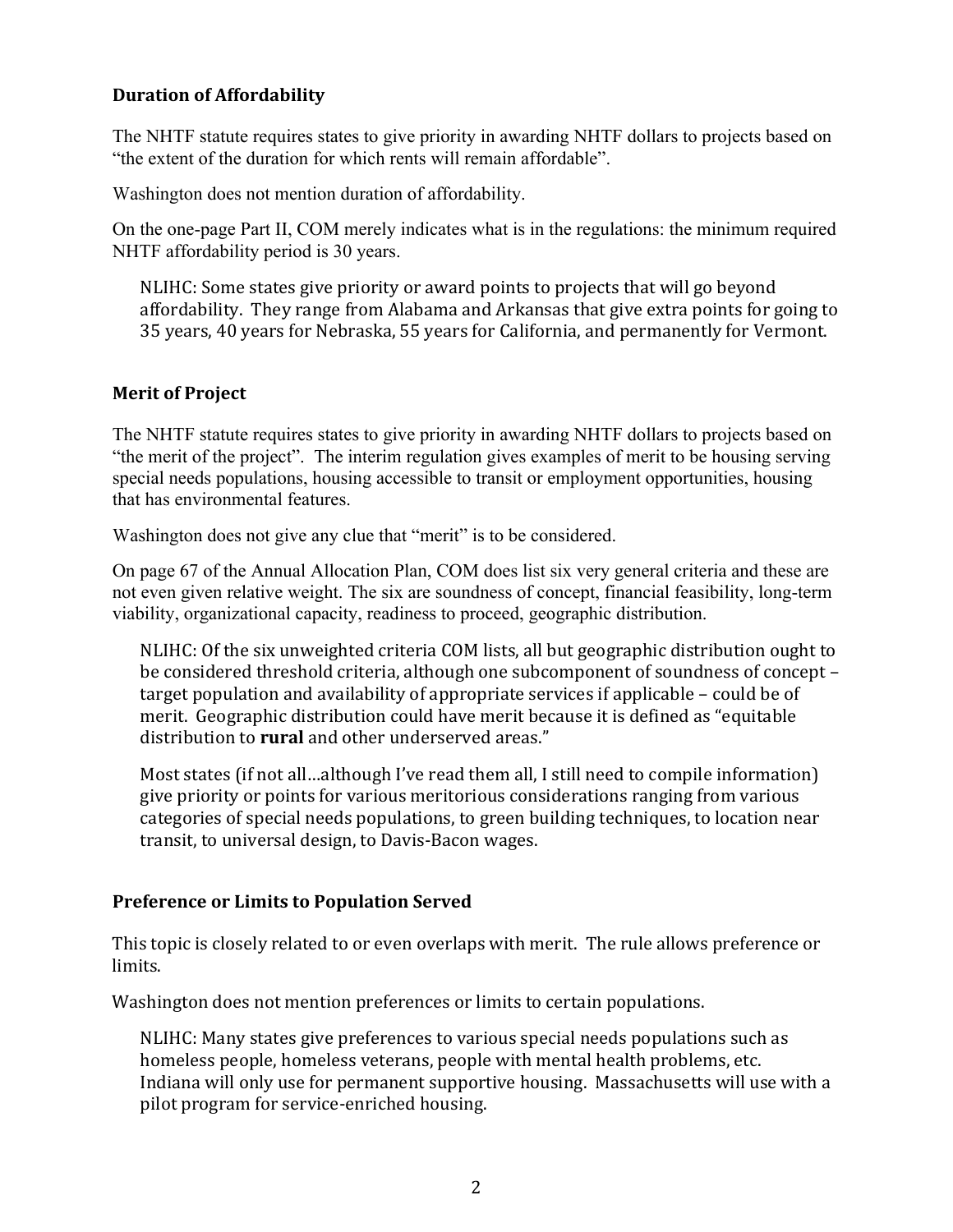## **Renter/Homeowner**

Like every state, Washington will not use any NHTF this year for homeowner activities. See ConPlan page 113 and Annual Action Plan page 67, 68, and 69.

NLIHC thinks this is good.

## **New Construction/Rehabilitation/Preservation**

Washington will only use NHTF this first year for new construction. On page 113 COM explicitly says NHTF will not be used for rehabilitation. On page 67 of the Annual Action Plan

## **Plan to Use HTF for Operating Cost Assistance**

Washington does not even mention that NHTF may be used for operating cost assistance, which could help to make ELI units affordable and not cause people with SSI-level incomes from being cost-burdened. (Although, given the small amount of NHTF available this year, using NHTF for operating assistance could severely limit the number of units created.)

## **Grant or Loan**

Washington indicates that NHTF assistance will be in the form of grants and loans. See ConPlan page 119 and Annual Action Plan page 21.

NLIHC: Most states give a little more information about the nature of the type of loan they will make, such as zero-interest loan, or deferred payment loan, or even give range of interest on loan. NLIHC advises minimizing or eliminating debt burden in order to achieve affordability for ELI households; hence grants, or if with LIHTC well-structured zero-interest loans.

## **Geographic Distribution**

On page 67 of the Allocation Plan, one of six, generic unweighted criteria is geographic distribution, defined as "equitable distribution to **rural** and other underserved areas."

Page 78 of the Allocation Plan says NHTF will be distributed on a competitive basis statewide as part of the state's HTF application process.

NLIHC: A couple of states give a few extra points for projects in rural areas.

# **Affirmatively Furthering Fair Housing**

No mention.

NLIHC: Some states give priority or extra points to projects that will be located in higher opportunity areas, or areas that do not have racial or ethnic concentrations of poverty or that do not have concentrations of other affordable housing projects.